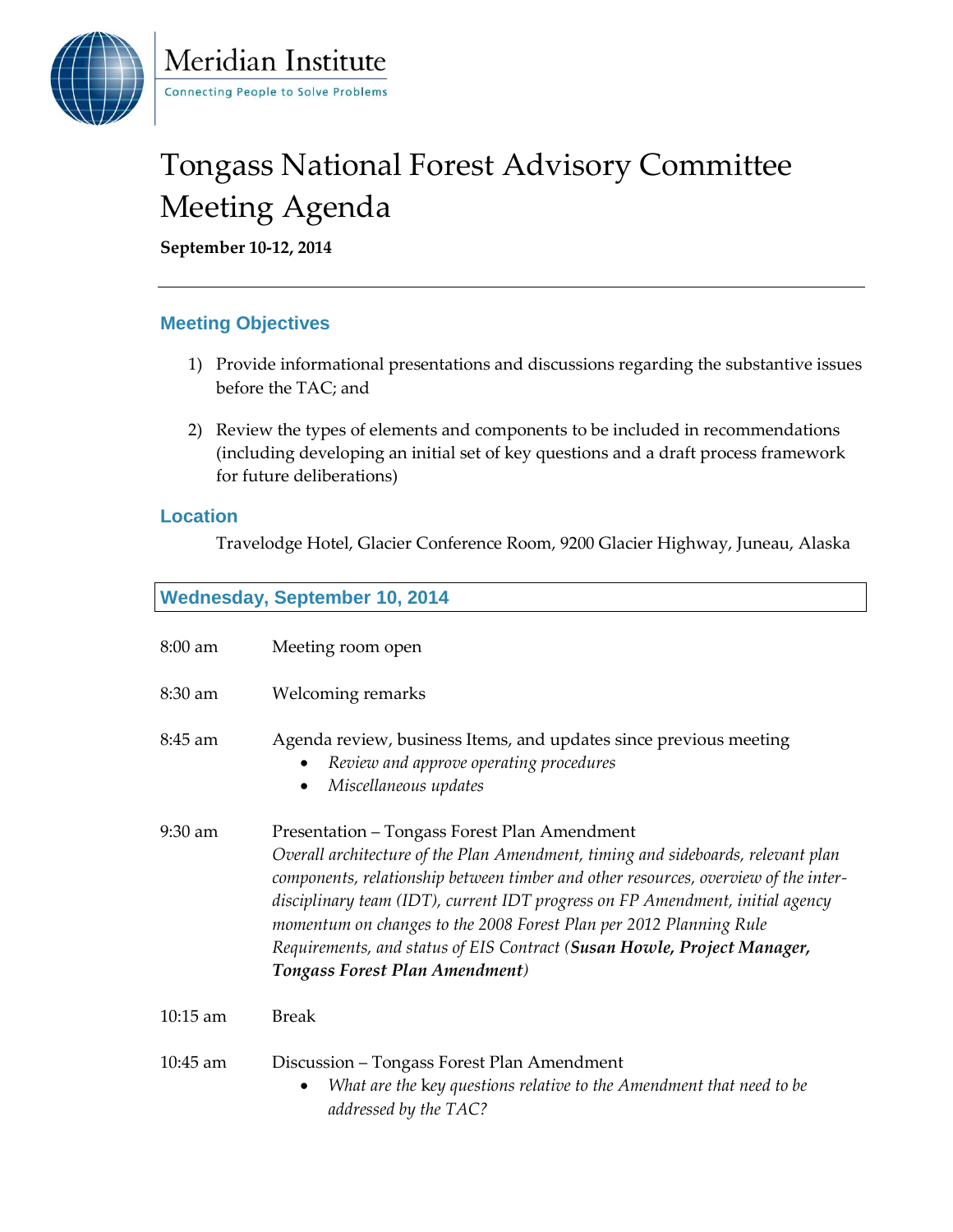*Is there any additional information needed beyond what is already available regarding Amendment issues to begin addressing those key questions?*

#### 12:00 pm Lunch

1:00 pm Presentation – Young growth on the Tongass *What is currently known from a range of sources about the geographic, species, and age-class distribution of young growth on the Tongass and in the region (and uncertainties associated with the data), as well as the legal, regulatory and ecological constraints to accessing and/or harvesting young growth, planned harvest schedules, etc. Note: We anticipate having some GIS capability on hand to help address questions regarding spatial distribution of young growth. (Ben Case, Young Growth Coordinator, Tongass National Forest and Sheila Spores, Forest Silviculturalist, Tongass National Forest)* 

1:45 pm Discussion – Young growth on the Tongass

- *What are the key questions about young growth that need to be addressed by the TAC relative to the transition to primarily young growth harvest?*
- *Is there any additional identification needed beyond what is already available to begin addressing those key questions?*
- 3:00 pm Break
- 3:30 pm Discussion continued Young growth on the Tongass
- 5:00 pm Adjourn

Evening - No host social event, details TBD

#### **Thursday, September 11, 2014**

- 8:00 am Meeting room open
- 8:30 am Review day's agenda

8:40 am Presentation – Operational issues *Overview of operational issues for the timber industry associated with current and near-term YG harvest opportunities in SE Alaska (Clarence Clark, Tongass Coordinator and Forester, Alaska Dept. of Natural Resources, Division of Forestry)*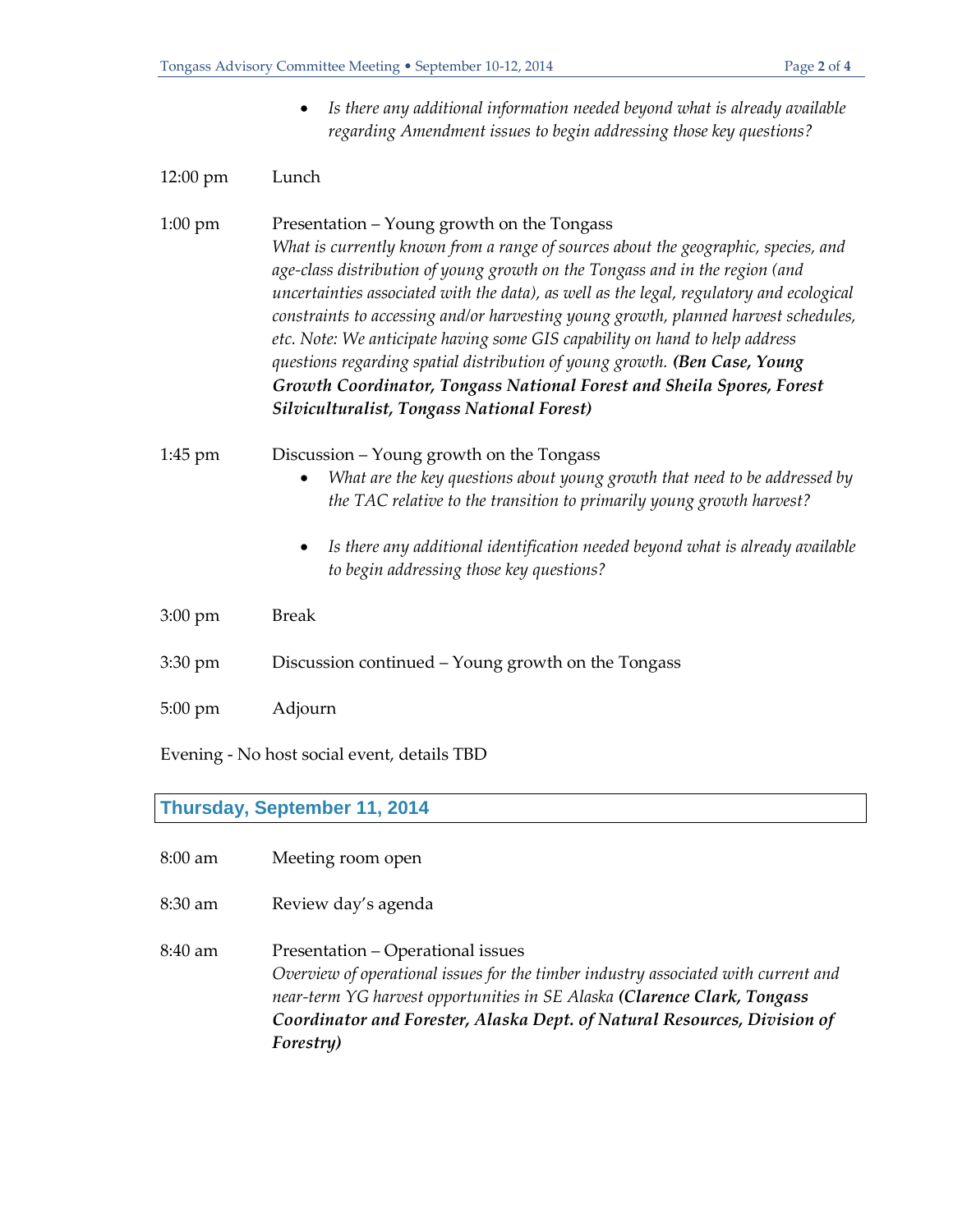| 9:15 am                    | Discussion – Economics, markets, operational considerations, and<br>implications about the impacts of the transition on other resources and<br>interests.<br>What are the key questions about economics, markets, and operational<br>$\bullet$<br>considerations that need to be addressed by the TAC - relative to the<br>transition to primarily young growth harvest?<br>Is there any additional identification needed beyond what is already available<br>$\bullet$<br>to begin addressing those key questions?<br>What are the implications of the transition to young growth for other<br>٠<br>resources and interests?<br>Is there any additional identification needed beyond what is already available<br>to understand and address those other resources and interests in the context<br>of the transition to primarily young growth harvest? |  |
|----------------------------|---------------------------------------------------------------------------------------------------------------------------------------------------------------------------------------------------------------------------------------------------------------------------------------------------------------------------------------------------------------------------------------------------------------------------------------------------------------------------------------------------------------------------------------------------------------------------------------------------------------------------------------------------------------------------------------------------------------------------------------------------------------------------------------------------------------------------------------------------------|--|
| 10:15 am                   | <b>Break</b>                                                                                                                                                                                                                                                                                                                                                                                                                                                                                                                                                                                                                                                                                                                                                                                                                                            |  |
| 10:45 am                   | Discussion continued                                                                                                                                                                                                                                                                                                                                                                                                                                                                                                                                                                                                                                                                                                                                                                                                                                    |  |
| 12:30 pm                   | Lunch                                                                                                                                                                                                                                                                                                                                                                                                                                                                                                                                                                                                                                                                                                                                                                                                                                                   |  |
| $1:30 \text{ pm}$          | Small Group Discussion – Synthesis and prioritization of key topics,<br>questions, and information needs for future TAC deliberations<br>How would you synthesize and prioritize the key topics and questions,<br>keeping in mind the TAC's stated scope, while being mindful of the full range<br>of interests at the table?<br>How would you prioritize the information needs that have been identified so<br>$\bullet$<br>far?                                                                                                                                                                                                                                                                                                                                                                                                                       |  |
| $3:00 \text{ pm}$          | <b>Break</b>                                                                                                                                                                                                                                                                                                                                                                                                                                                                                                                                                                                                                                                                                                                                                                                                                                            |  |
| 3:30 pm                    | Full Group Discussion - Synthesis and prioritization of key topics, questions,<br>and information needs for future TAC deliberations<br>Reports from small groups followed by full group discussion of key topics, questions<br>and information needs.                                                                                                                                                                                                                                                                                                                                                                                                                                                                                                                                                                                                  |  |
| 5:00 pm                    | Adjourn                                                                                                                                                                                                                                                                                                                                                                                                                                                                                                                                                                                                                                                                                                                                                                                                                                                 |  |
| Friday, September 12, 2014 |                                                                                                                                                                                                                                                                                                                                                                                                                                                                                                                                                                                                                                                                                                                                                                                                                                                         |  |
| 8:00 am                    | Meeting room open                                                                                                                                                                                                                                                                                                                                                                                                                                                                                                                                                                                                                                                                                                                                                                                                                                       |  |

8:30 am Public Comment